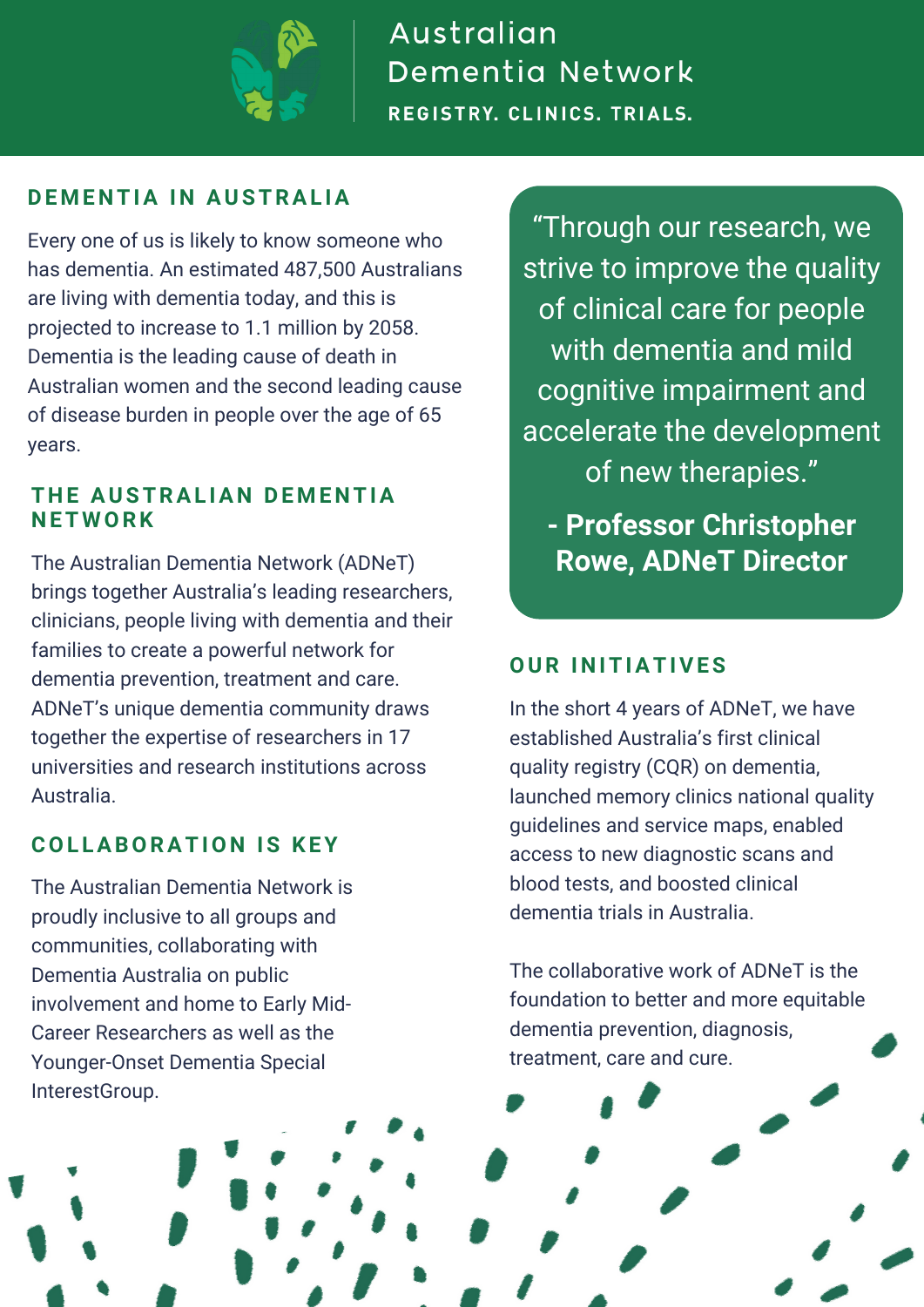# **ADNeT Registry**

The ADNeT Clinical Quality Registry (CQR) is the first clinical quality registry established in Australia for dementia and mild cognitive impairment (MCI). It systematically measures the quality of diagnosis and care for people newly diagnosed with either dementia or MCI, including the important perspectives of people with dementia and their caregivers through codesigned surveys.

The aim, over time, is to register all persons diagnosed with dementia or MCI, independently of the diagnostic setting.The data, as with other clinical quality registries, is already used to drive improvements in diagnostics and care.

**If your Clinic is interested in participating in the Registry or you would like more information, contact: [adnet.registry@monash.edu](mailto:adnet.registry@monash.edu) or 1800 314 421.**

## **ADNeT Memory Clinics**

The ADNeT Memory Clinics (MC) initiative established a collaborative network of clinicians providing a framework for the operation of participating memory clinics. This includes harmonisation of diagnostic and postdiagnostic support pathways to ensure that all Australians have access to high-quality dementia assessments, no matter where they are located.

ADNeT MC is also pioneering a management impact study on implementing blood-based biomarkers into memory clinics.

As of May 2022, ADNeT has recruited 69 clinics to participate in the Registry. Of these 69 clinics, 46 clinics are contributing data to the ADNeT Registry. Recruitment has exceeded 1000 patients and the number continues to grow exponentially. We are working to address barriers in expanding the ADNeT Registry in Western Australia and Northern Territory.



The test will improve diagnostic accuracy allowing treatments to be started sooner.

Importantly, such blood tests would be a less invasive, more accessible and affordable test that has the ability to be implemented widely in clinical practice.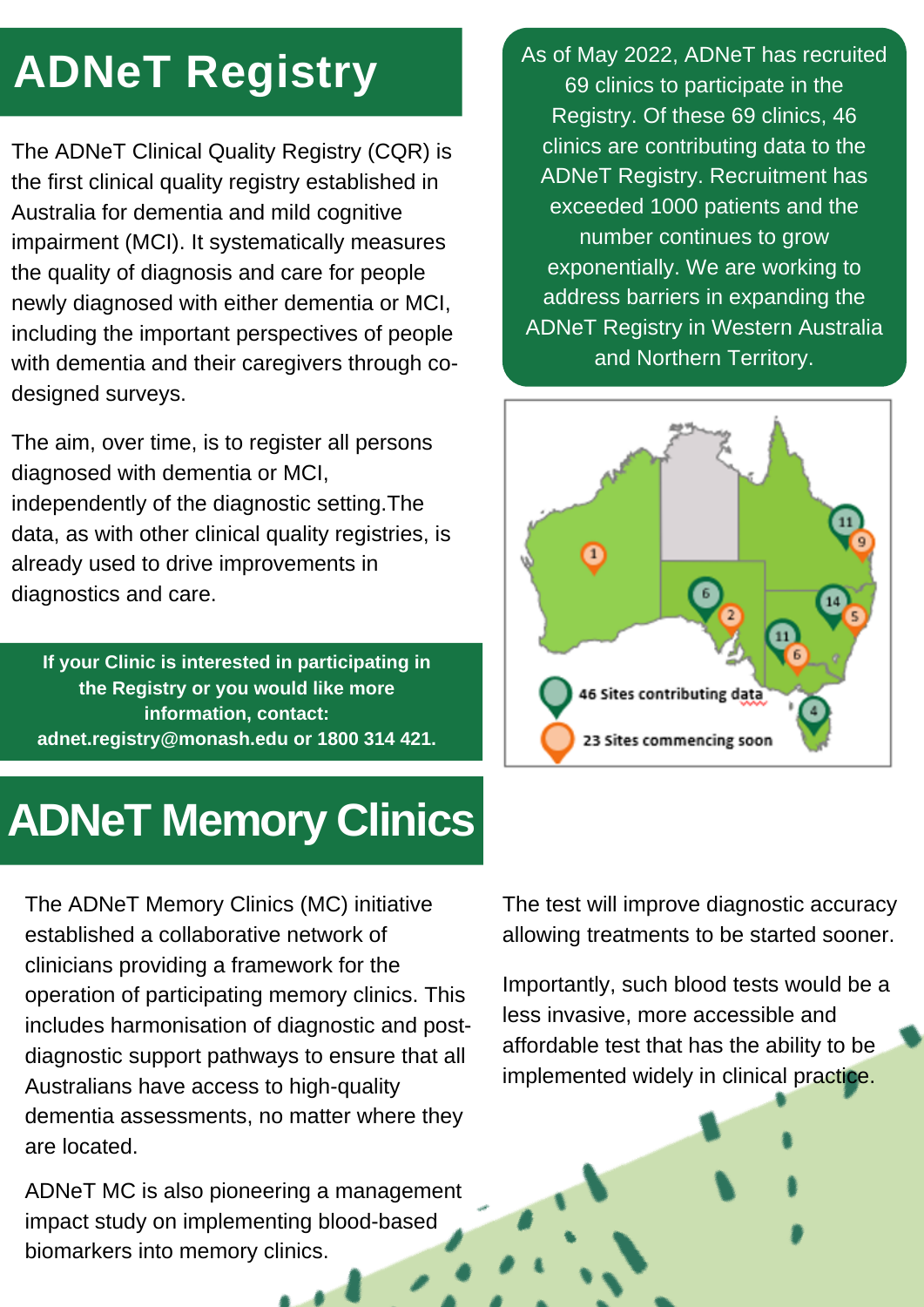ADNeT MC developed the first National Service [Guidelines](https://www.australiandementianetwork.org.au/initiatives/memory-clinics-network/adnet-memory-and-cognition-clinic-guidelines/) for MC Clinics based on the overarching principles of person-centred care, equity, and respect. The Guidelines identify standards for the assessment and postdiagnostic support and care that should be ideally provided by MC Clinics.

These will be followed by a Quality Assurance Program and dedicated Guidelines for Aboriginal and Torres Strait Islanders, culturally and linguistically diverse (CALD) communities and for those with intellectual disability.

To help clinicians and the public find their nearest memory clinic, we have created a **Clinics [Locator](https://www.australiandementianetwork.org.au/initiatives/memory-clinics-network/)** [o](https://www.australiandementianetwork.org.au/initiatives/memory-clinics-network/)n the ADNeT website with over 130 services listed.

**To find out more about the latest projects, list your clinic on our national list or learn more about our Peer Support Program, please email [adnet.mc@unsw.edu.au](mailto:adnet.mc@unsw.edu.au)**

**Watch past webinars on our [YouTube channel](https://www.youtube.com/channel/UCumNm6-FqyjznoEXqJBHSrA/videos) or register for the newsletter via our website or our social media channels.**

### **Memory and Cognition Clinic Guidelines**

Australian<br>Dementia Network **STRY FLOWING PRINTS** 

**National Service Guidelines for Specialised Dementia and Cognitive Decline Assessment Services in Australia** 

venber 2022





### **GET IN TOUCH WITH ADNeT**

[@ADNeT\\_Australia](https://twitter.com/ADNet_Australia)

+61 3 9035 9635

[adnet-info@unimelb.edu.au](mailto:adnet-info@unimelb.edu.au)

[australiandementianetwork.org.au](http://www.australiandementianetwork.org.au/)